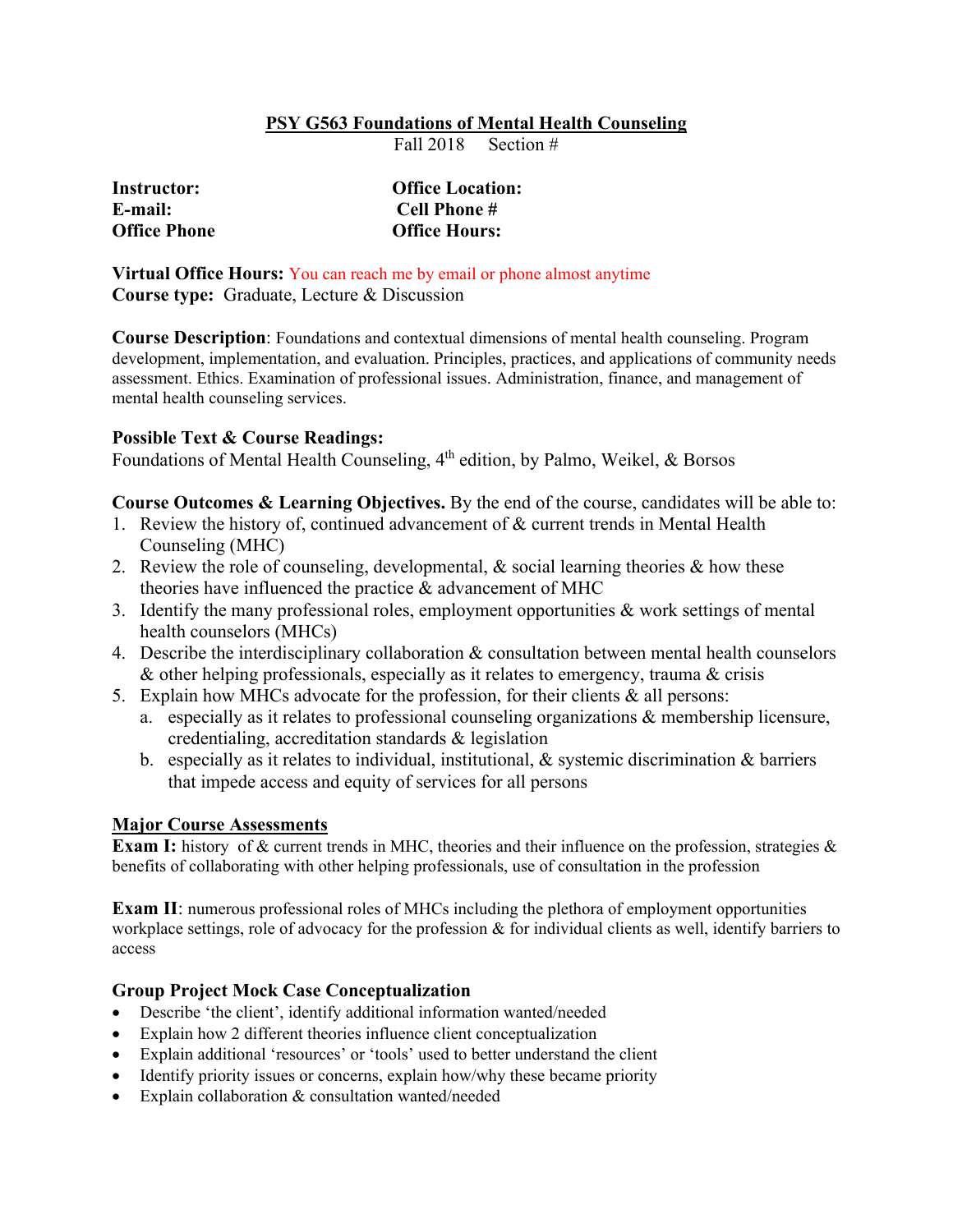- Negotiate issues of low SES, minimal to no insurance coverage, inconsistent attendance  $\&$ commitment to treatment
- Explain impact of power, privilege, discrimination & oppression influence this case

# **Group Project Mock Crisis Situation & Plan**

Each group is given a 'fake' crisis situation; members must explain actions they would take Must explain how issues of power, privilege, discrimination & oppression influence the crisis and also the actions they would take

# **Succeed at IU**

You're probably used to seeing many policy statements on a syllabus. Faculty include these statements to ensure you understand course expectations so that you can succeed in your courses. At IU, we have placed all university policies on a single website easily accessed from every Canvas course site. Simply look at the left navigation bar and click on Succeed at IU. You can find links to sites with a great deal of useful information including

- How to avoid plagiarism and cheating
- Disability Services
- FLAGS
- Tutoring centers
- Canvas Guides
- Financial Aid
- Sexual Misconduct
- Counseling
- Writing Center and much more!

My expectation is that you review university policies carefully to ensure you understand the policy and possible consequences for violating the policy. Please contact me if you have any questions about any university policy.

**Technology Skills:** The candidate will utilize CANVAS for class materials & submission of some course assignments; candidates will utilize technology for research and class presentations; candidates *may be* required to audio or video-record mock practice counseling sessions; candidates may be required to research credible print and electronic mental health counseling resources; Candidates will be expected to communicate with the instructor through e-mail and CANVAS.

# **Content Standards**

The Mental Health Counseling Program of IU Southeast, IU East & IU Kokomo is based on the 2016 CACREP Accreditation Standards and the Indiana Mental Health Counselor licensing requirements as stipulated by the Behavioral Health & Human Service Licensing Board. The standards assessed in this course, EDUC G563 Foundations of Mental Health Counseling are

# **1. Professional Counseling Orientation & Ethical Practice**

- a) history and philosophy of the counseling profession and its specialty areas
- b) the multiple professional roles and functions of counselors across specialty areas, and their relationships with human service and integrated behavioral health care systems, including interagency and inter-organizational collaboration and consultation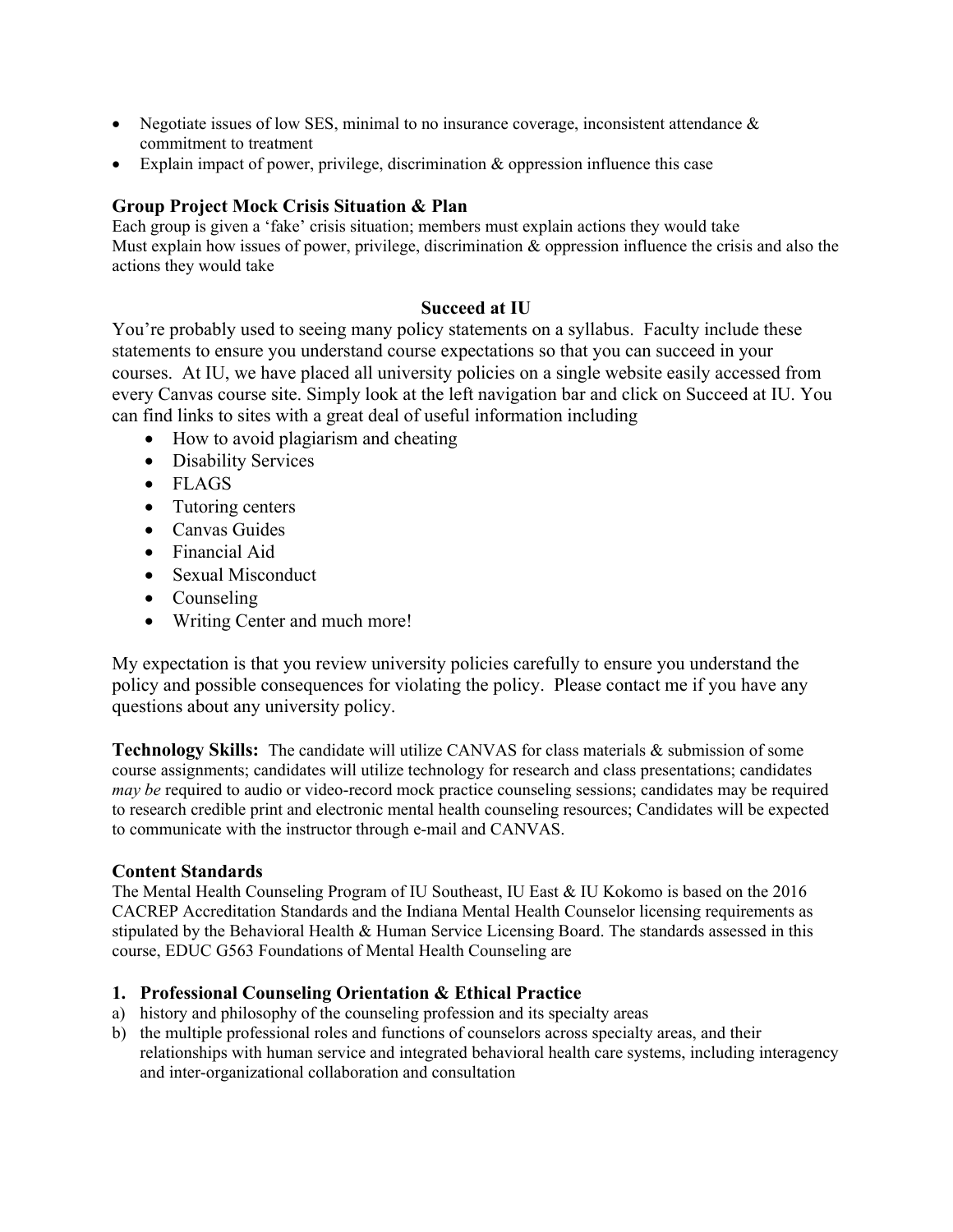- c) counselors' roles and responsibilities as members of interdisciplinary community outreach and emergency management response teams
- d) the role and process of the professional counselor advocating on behalf of the profession
- e) advocacy processes needed to address institutional and social barriers that impede access, equity, and success for clients
- f) professional counseling organizations, including membership benefits, activities, services to members, and current issues
- g) professional counseling credentialing, including certification, licensure, and accreditation practices and standards, and the effects of public policy on these issues
- h) current labor market information relevant to opportunities for practice within the counseling profession
- i) ethical standards of professional counseling organizations and credentialing bodies, and applications of ethical and legal considerations in professional counseling
- j) technology's impact on the counseling profession
- k) strategies for personal and professional self-evaluation and implications for practice
- l) self-care strategies appropriate to the counselor role
- m) the role of counseling supervision in the profession

# **2. Social & Cultural Diversity**

h) strategies for identifying and eliminating barriers, prejudices, and processes of intentional and unintentional oppression and discrimination

# **Clinical Mental Health Counseling Standards**

Counselor education programs with a specialty area in clinical mental health counseling must document additional MHC standards. The specific MHC standards assessed in this course are:

- 1. Foundations
	- a) history and development of clinical mental health counseling
	- b) theories and models related to clinical mental health counseling
- 2. Contextual Dimensions
	- a) roles and settings of clinical mental health counselors
	- c) mental health service delivery modalities within the continuum of care, such as inpatient,
	- outpatient, partial treatment and aftercare, and the mental health counseling services networks
	- i) legislation and government policy relevant to clinical mental health counseling
	- j) cultural factors relevant to clinical mental health counseling
	- k) professional organizations, preparation standards, and credentials relevant to the practice of clinical mental health counseling
	- l) legal and ethical considerations specific to clinical mental health counseling
	- m) record keeping, third party reimbursement, and other practice and management issues in clinical mental health counseling
- 3. Practice
	- c) strategies for interfacing with the legal system regarding court-referred clients
	- d) strategies for interfacing with integrated behavioral health care professionals
	- e) strategies to advocate for persons with mental health issues